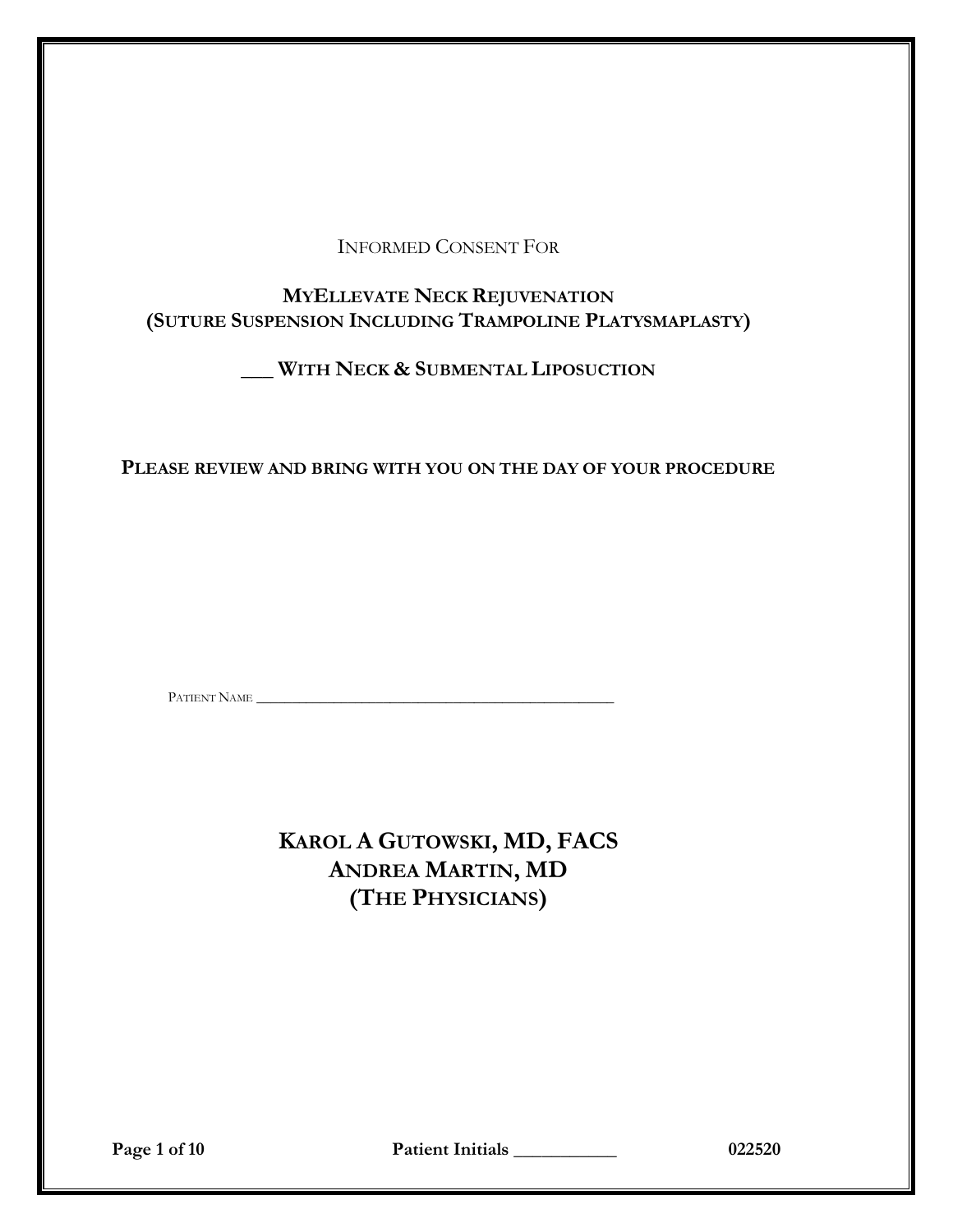### **INSTRUCTIONS**

This is an informed-consent document that has been prepared to help your plastic surgeon inform you concerning suture suspension platysmaplasty surgery, with or without liposuction, its risks, and alternative treatments.

It is important that you read this information carefully and completely. Please initial each page, indicating that you have read the page and sign the consent for surgery as proposed by your plastic surgeon(s) and agreed upon by you.

### **GENERAL INFORMATION**

Platysmaplasty surgery is a surgical procedure to improve visible signs of aging of the neck. As aging proceeds, cervical support for the platysma muscle becomes attenuated. This is often associated with laxity of sub mental skin, as well as subcutaneous accumulation of fat within the neck. This loss of cervical support tends to highlight the platysma bands and the glandular structures underneath the jawline. There is a great deal of variation among patients in the appearance and quality of the platysma muscle; therefore, platysmaplasty surgery is individualized for each patient. The MyEllevate procedure is used to lift and shape the back part of the chin and neck thus supporting and elevating the glands and muscles and deeper structures etc. underneath the jawline.

Platysmaplasty surgery can be performed alone, or in conjunction with other procedures, such as: suction-assisted lipectomy of the neck, energy-based treatments, facelift surgery, eyelid surgery, chin augmentation surgery, or nasal surgery, etc.

The best candidates for suture suspension platysmaplasty surgery have a neck, and neckline with prominent "bands", accumulation of subplatysmal fat, and a weakening and sagging of the platysma muscle. Traditional neck muscle tightening surgery requires the separation of the neck skin from the underlying muscle to allow the sewing of the muscle under direct vision. In certain cases, the platysma muscle is cut or repositioned to allow the neck lift to be performed. This approach usually requires an incision under the chin to allow access to the region under the jaw line.

Suture suspension using the percutaneous Trampoline Platysmaplasty and/or MyEllevate procedure is a less-invasive approach to approximate and elevate the underlying muscles and glands of the neck that does not require an incision under the chin. This technique allows the placement of a suture "lattice" similar to a shoelace that spans the entire region underneath the jaw line. This support system is created by weaving suture material under the skin through a series of small punctures. The placement of the suture strands is guided by LED light illumination of the suture needle. Once the lacing is completed, the suture is tightened and secured thus resulting in the lifting and smoothing of the neck skin, underlying muscles and glands simultaneously.

In rare instances, it may not be possible to weave the suture material underneath the skin due to scar tissue, or certain anatomic variations. In these cases, the surgeon may elect to open the neck through the traditional incision underneath the chin, thus allowing the direct visualization and sewing of the neck muscles.

The Platysmaplasty Surgery does not stop the process of aging. As in all cosmetic procedures, this procedure resets the aging clock that will start moving forward after the procedure.

### **ALTERNATIVE TREATMENTS**

Alternative forms of management consist of not treating the laxity in the neck area, liposuction, open Platysmaplasty, facelifts and neck lifts etc. Improvement of skin laxity, skin wrinkles and fatty deposits

**Page 2 of 10 Patient Initials \_\_\_\_\_\_\_\_\_\_\_ 022520**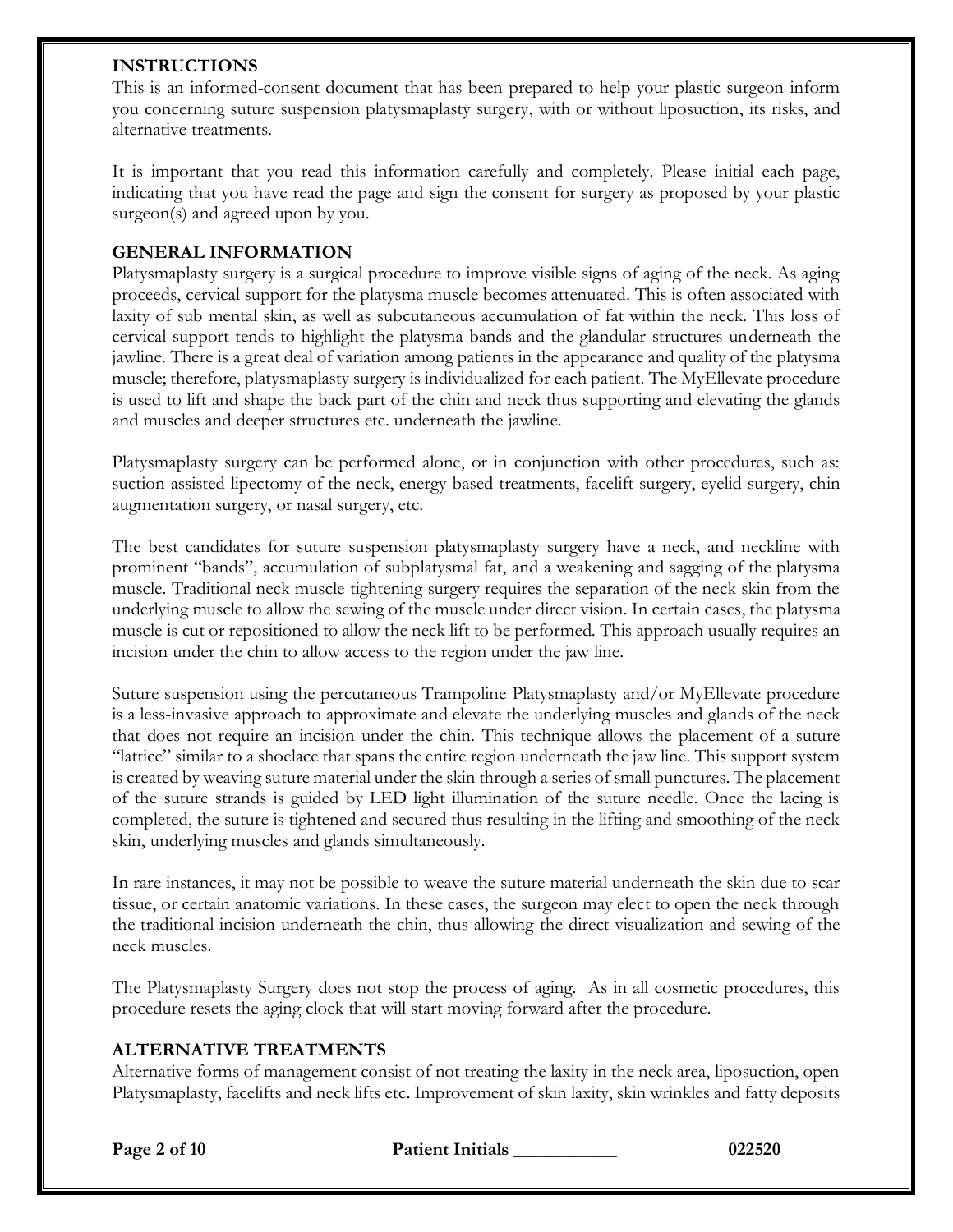may be attempted by other non-surgical treatments such as Ulthera, radiofrequency, chemical peels, LASER treatments, facial fillers, neuromodulators, etc. or surgery such as liposuction alone. Risks and potential complications are also associated with alternative forms of treatment.

## **RISKS OF PLATYSMAPLASTY SURGERY**

Every surgical procedure involves a certain amount of risk and it is important that you understand the risks involved with Platysmaplasty Surgery. An individual's choice to undergo a surgical procedure is based on the comparison of the potential risks to benefits. Although the majority of patients do not experience complications, you should discuss each of them with your plastic surgeon to make sure you understand the risks, potential complications, and consequences of Platysmaplasty surgery and associated procedures, such as concomitant liposuction.

## **SPECIFIC RISKS OF SUTURE SUSPENSION (TRAMPOLINE PLATYSMAPLASTY / MYELLEVATE) SURGERY**

**Previous Surgical Scars** - Surgical scars from previous facial or neck surgery or treatments may limit the amount of skin tightening that can be produced, and may cause contour irregularities, or result in wound formation.

**Asymmetry** - Symmetrical face and neck appearance may not result after surgery. Factors such as skin tone, fatty deposits, skeletal prominence, and muscle tone may contribute to normal asymmetry. Nearly all patients have differences between the right and left side of their face/neck before surgery. Surgery may improve this asymmetry, but it is impossible to surgically create perfect symmetry.

**Seroma** - Infrequently, fluid may accumulate between the skin and the underlying tissues following surgery, trauma or vigorous exercise. Should this problem occur, it may require additional procedures for drainage of fluid. Seromas should be addressed to prevent an unfavorable outcome. Should this problem occur, notify your surgeon(s). Additional procedures for drainage of fluid may be required. A seroma following surgery usually resolves with repeated aspiration.

**Recurrence of Signs of Aging** - The exact duration or longevity of your post-platysmaplasty results can be dependent upon many factors including your bone structure, weight gain/loss, skin quality and skin damage. The procedure cannot stop the process of aging. It can improve the most visible signs of aging by tightening deeper structures, and removing selected areas of fat if liposuction is included.

### **GENERAL RISKS OF SURGERY**

**Healing Issues** - Certain medical conditions, dietary supplements and medications may delay and interfere with healing. There are general risks associated with almost all surgery,such as delayed healing or wound healing problems, skin color changes, contour changes. Patients with significant skin laxity may continue to have the same lax skin after surgery. The quality or elasticity of skin will not change, and recurrence of skin laxity will occur at some point in the future, quicker for some than others.

**Smokers have a greater risk of skin loss and wound healing complications.**

**Bleeding**- It is possible, though unusual, to experience a bleeding episode during or after surgery. Should bleeding occur, it may require emergency treatment to stop the bleeding, drain accumulated blood or you may require a blood transfusion, though such occurrences are rare. The collection of blood that can occur under your skin following surgery is referred to as a hematoma. Increased activity too soon after surgery can lead to increased chance of bleeding and additional surgery. It is important to follow postoperative instructions and limit exercise and strenuous activity for the instructed time. Non-prescription "herbs" and dietary supplements can increase the risk of surgical bleeding, and

**Page 3 of 10 Patient Initials \_\_\_\_\_\_\_\_\_\_\_ 022520**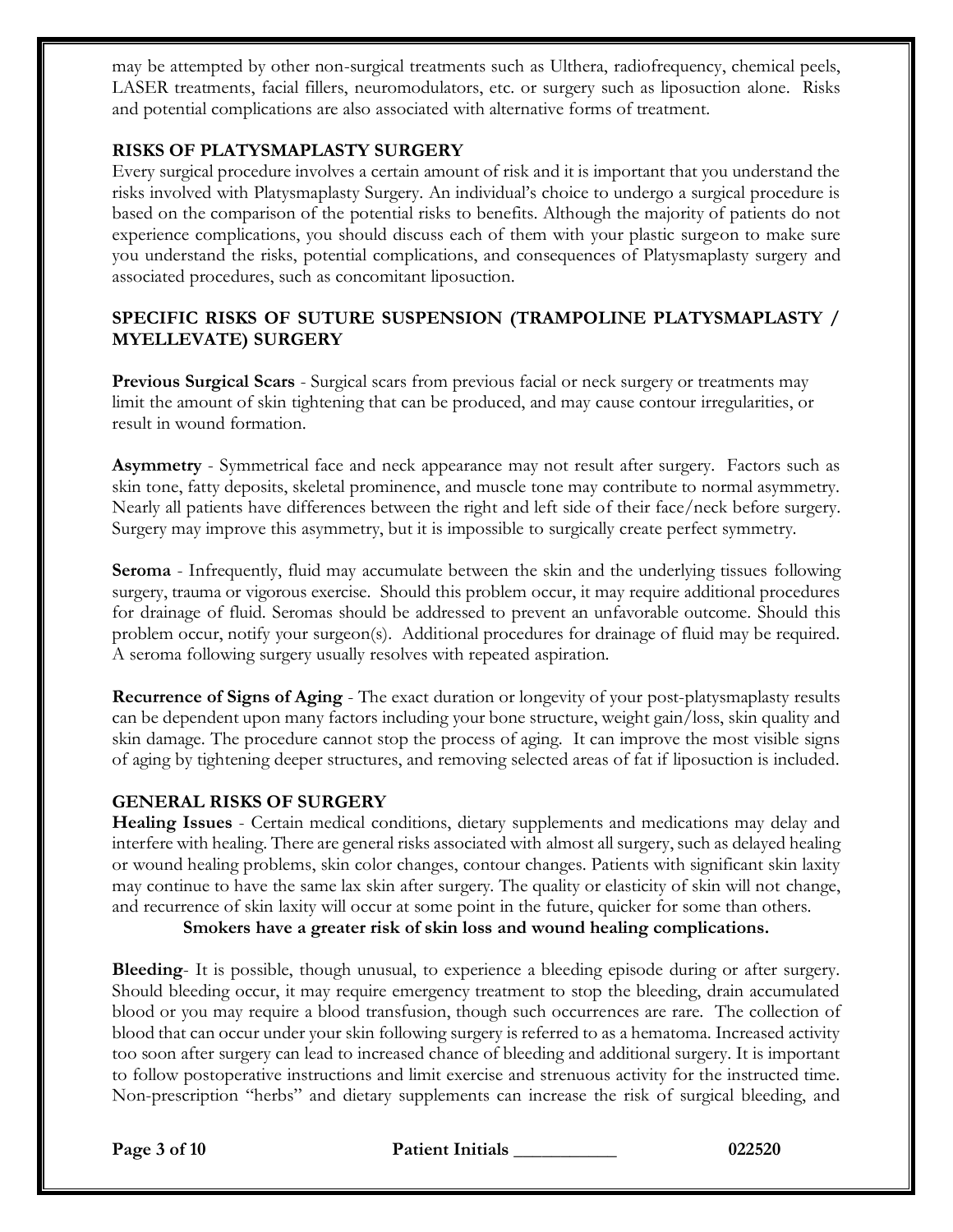should be stopped (see "Medications to Avoid" Instructions). Hypertension (high blood pressure) that is not under good medical control may cause bleeding during or after surgery. Accumulations of blood under the skin may delay healing, and could cause scarring.

**Infection** - Infection, although uncommon, can occur after surgery. Should an infection occur, additional treatment including antibiotics, hospitalization, or additional surgery may be necessary. Post-operative infections often result in more extensive scarring and predispose to revision surgery.

**Scarring** - All surgery leaves scars, some more visible than others. Although good wound healing after a surgical procedure is expected, abnormal scars may occur within the skin and deeper tissues. Scars may be unattractive, raised, and a different color than the surrounding skin. Scars may be asymmetrical (appear different on the right and left side of the body). There is the possibility of visible marks in the skin from sutures. In some cases, scars may require surgical revision or other treatment.

**Revision Surgery** - Every effort is made for you to have a favorable outcome, but unforeseen events can occur that may require revisional surgery. Patients with multiple medical problems, massive weight loss patients, smokers, patients that develop infections after surgery and other high risk patients have a greater propensity to require revisional surgery. Issues that may need to be addressed in the postoperative period include but are not limited to skin excess, asymmetry, contour irregularities, folds, wrinkles, and loose skin.

**Firmness** - Excessive firmness can occur after surgery due to internal scarring. The occurrence of this is not predictable. Additional treatments, including surgery, may be necessary.

**Skin Sensitivity** - Itching, tenderness, or exaggerated responses to hot or cold temperatures may occur after surgery. Usually this resolves during healing, but in rare situations it may be chronic.

**Sutures** - Most surgical techniques use deep sutures. You may notice these sutures after your surgery. Sutures may be palpable, spontaneously poke through the skin, become visible or produce irritation. This may require additional treatment.

**Damage to Deeper Structures** - There is the potential for injury to deeper structures including nerves, blood vessels, lymphatics, and muscles during surgery. There could also be temporary weakness of lower facial muscles or numbness due to swelling after surgery. Injury to these structures may be temporary or permanent. Permanent loss of function is extremely rare.

**Fat Necrosis** - Fatty tissue found deep to the skin might die. This may produce areas of firmness within the skin. Additional surgery to remove areas of fat necrosis may be necessary. There is the possibility of contour irregularities in the skin that may result from fat necrosis.

**Surgical Anesthesia** - Both local and general anesthesia involves risk. There is the possibility of complications, injury, and even death from all forms of surgical anesthesia or sedation.

**Pain** - You will experience pain after your surgery. Pain of varying intensity and duration may occur and persist after surgery. If you suffer from chronic pain, and are treated/followed by a Pain Therapy Practitioner, you may be asked to see this practitioner preoperatively to assist you in the management of your pain disorder in the post-operative period. Chronic pain may occur very infrequently from nerves becoming trapped in scar tissue, suture or due to tissue stretching.

**Page 4 of 10 Patient Initials \_\_\_\_\_\_\_\_\_\_\_ 022520**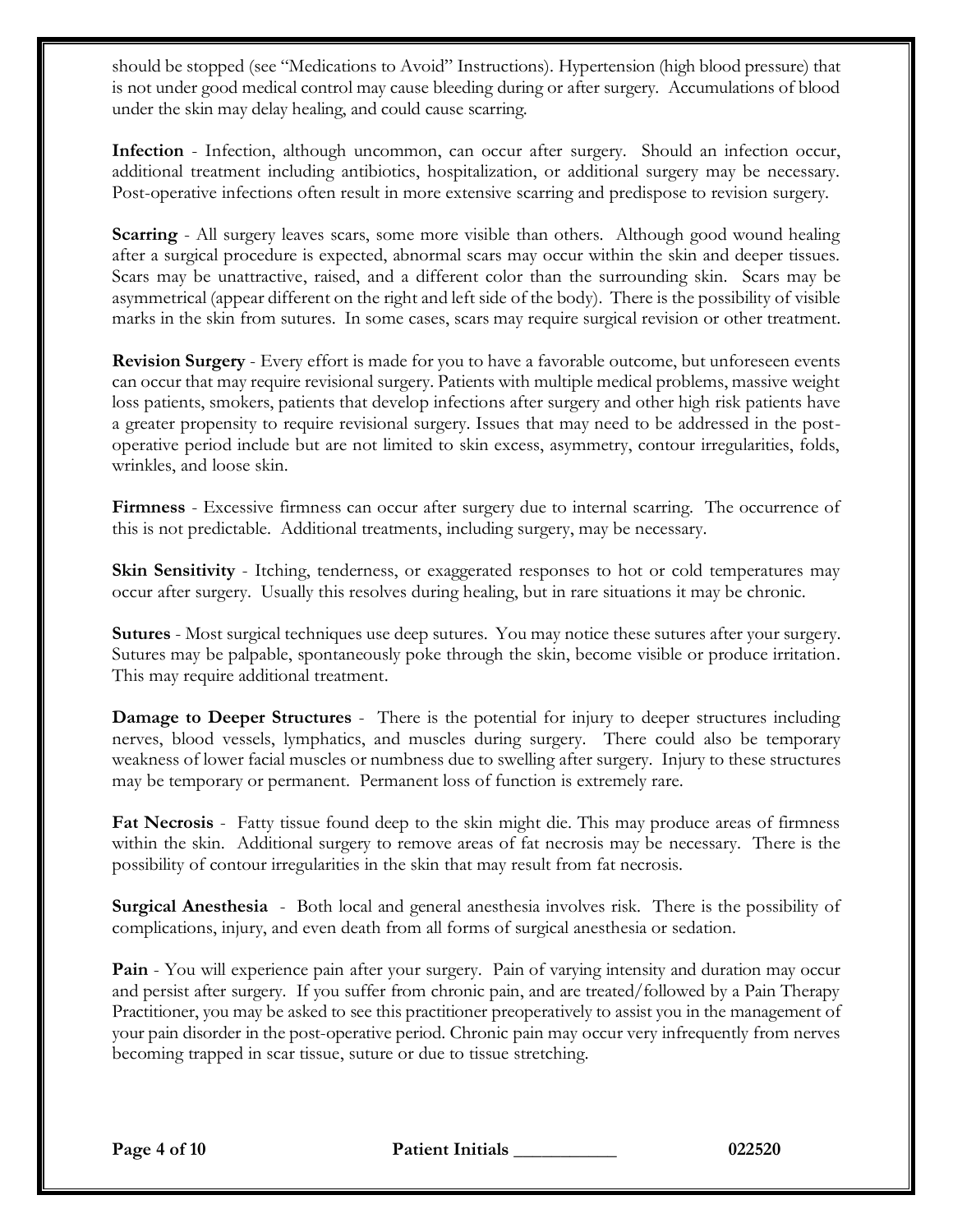**Allergic Reactions** - In rare cases, local allergies to tape, suture material and glues, blood products, topical preparations or injected medications have been reported. Serious systemic reactions, including shock (anaphylaxis), may occur in response to medications used during surgery and prescription medications. Allergic reactions may require additional treatment. It is important to notify your physician of any previous allergic reactions.

**Drug Reactions** - Unexpected drug allergies, lack of proper response to medication, or illness caused by the prescribed drug are possibilities. It is important for you to inform your physician of any problems you have had with any medication or allergies to medication, prescribed or over the counter, as well as medications you now regularly take. Provide your surgeon(s) with a list of medications and supplements you are currently taking.

**Shock -** In rare circumstances, your surgical procedure could cause severe trauma, particularly when multiple or extensive procedures are performed. Although serious complications are infrequent, infections or excessive fluid loss can lead to severe illness and even death. If surgical shock occurs, hospitalization and additional treatment would be necessary.

**Surgical Wetting Solutions** - There is the possibility that large volumes of fluid containing dilute local anesthetic drugs and epinephrine that is injected into tissues during surgery may contribute to fluid overload or systemic reaction to these medications. Additional treatment including hospitalization may be necessary.

**Unsatisfactory Result** - Although good results are expected, there is no guarantee or warranty expressed or implied, on the results that may be obtained. The face and body are not symmetric and almost everyone has some degree of asymmetry which may not be recognized in advance. Some of these asymmetries cannot be fully corrected with surgery. The more realistic your expectations of your results, the better your results will appear to you. Some patients never achieve their desired goals or results, at no fault of the surgeon(s) or surgery. You may be disappointed with the results of surgery. Asymmetry, unanticipated shape and size, loss of function, wound disruption, poor healing, and loss of sensation may occur after surgery. There is also a 5% risk that when combined with energy-based skin tightening the skin may not contract an adequate amount after a period of 1 year. If this occurs the patient may require more surgery to remove some of the redundant excess skin that did not respond to the energy-based tightening. Subsequent surgery would be at the expense of the patient. There is no way to absolutely predict who will not respond to energy-based tightening. Unsatisfactory surgical scar location or appearance may occur. It may be necessary to perform additional surgery to improve your results. Unsatisfactory results may NOT improve with each additional treatment.

# **ADDITIONAL ADVISORIES**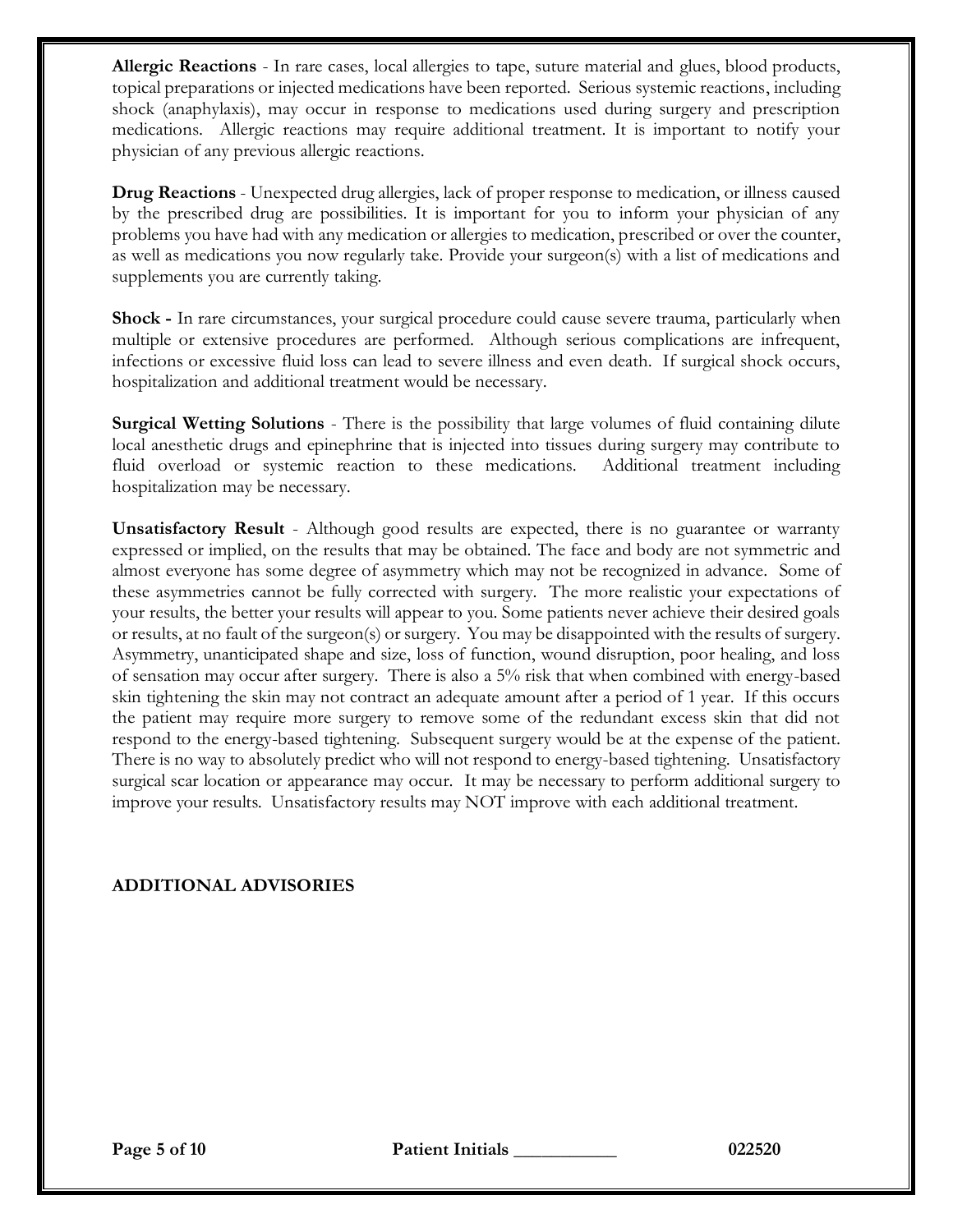**Medications and Herbal Dietary Supplements** - There are potential adverse reactions that occur as the result of taking over-the-counter, herbal, and/or prescription medications. Aspirin and medications that contain aspirin interfere with forming blood clots, and therefore may contribute to more bleeding issues. If you have a medical condition (such as heart arrhythmia, heart stent, blood vessels with blockages, or blood clots) and are taking medications to thin your blood and prevent clotting such as Plavix, Warfarin, Coumadin, Xarelto, Effient or Pradaxa, discuss management of these medications around the time of surgery with your plastic surgeon(s). Your plastic surgeon(s) may sometimes coordinate a plan for these medications with the doctor that prescribed them for your medical condition. If you have been prescribed drugs for a medical condition, do not stop them without discussing it first with your plastic surgeon(s). Stopping these medications abruptly may result in a heart attack, stroke, or death. Be sure to check with your physician about any drug interactions that may exist with medications which you are already taking. If you have an adverse reaction, stop the drugs immediately and call your plastic surgeon(s) for further instructions. If the reaction is severe, go immediately to the nearest emergency room.

When taking the prescribed pain medications after surgery, realize that they can affect your thought process and coordination. Do not drive, do not operate complex equipment, do not make any important decisions and do not drink any alcohol while taking these medications. Be sure to take your prescribed medication only as directed.

**Sun Exposure – Direct or Tanning Salon** - The effects of the sun are damaging to the skin. Exposing the treated areas to sun may result in increased scarring, color changes, and poor healing. Patients who tan, either outdoors or in a salon, should inform their surgeon(s) and either delay treatment, or avoid tanning until the surgeon(s) say(s) it is safe to resume. The damaging effect of sun exposure occurs even with the use sun block or clothing coverage.

**Travel Plans** - Any surgery holds the risk of complications of delayed healing and your return to normal life. Please let the surgeon(s) know of any travel plans, important commitments already scheduled or planned, or time demands that are important to you, so that appropriate timing of surgery can occur. There are no guarantees that you will be able to resume all activities in the desired time frame. Allow at least 10-14 days to travel via airplane.

**Female Patient Information** - It is important to inform your plastic surgeon(s) if you use birth control pills, estrogen replacement, or if you suspect you may be pregnant. Many medications including antibiotics may neutralize the preventive effect of birth control pills, allowing for conception and pregnancy.

**Intimate Relations After Surgery** - Surgery involves coagulating of blood vessels and increased activity of any kind may open these vessels leading to a bleed, or hematoma. Activity that increases your heart rate may cause additional bruising, swelling, and the need for return to surgery to control bleeding. It is wise to refrain from intimate physical activities until your physician states it is safe.

**Mental Health Disorders and Elective Surgery** - It is important that all patients seeking to undergo elective surgery have realistic expectations that focus on improvement rather than perfection. Complications or less than satisfactory results are sometimes unavoidable, may require additional surgery and often are stressful. Please openly discuss with your surgeon(s), prior to surgery, any history that you may have of significant emotional depression or mental health disorders. Although many individuals may benefit psychologically from the results of elective surgery, effects on mental health cannot be accurately predicted.

**Page 6 of 10 Patient Initials \_\_\_\_\_\_\_\_\_\_\_ 022520**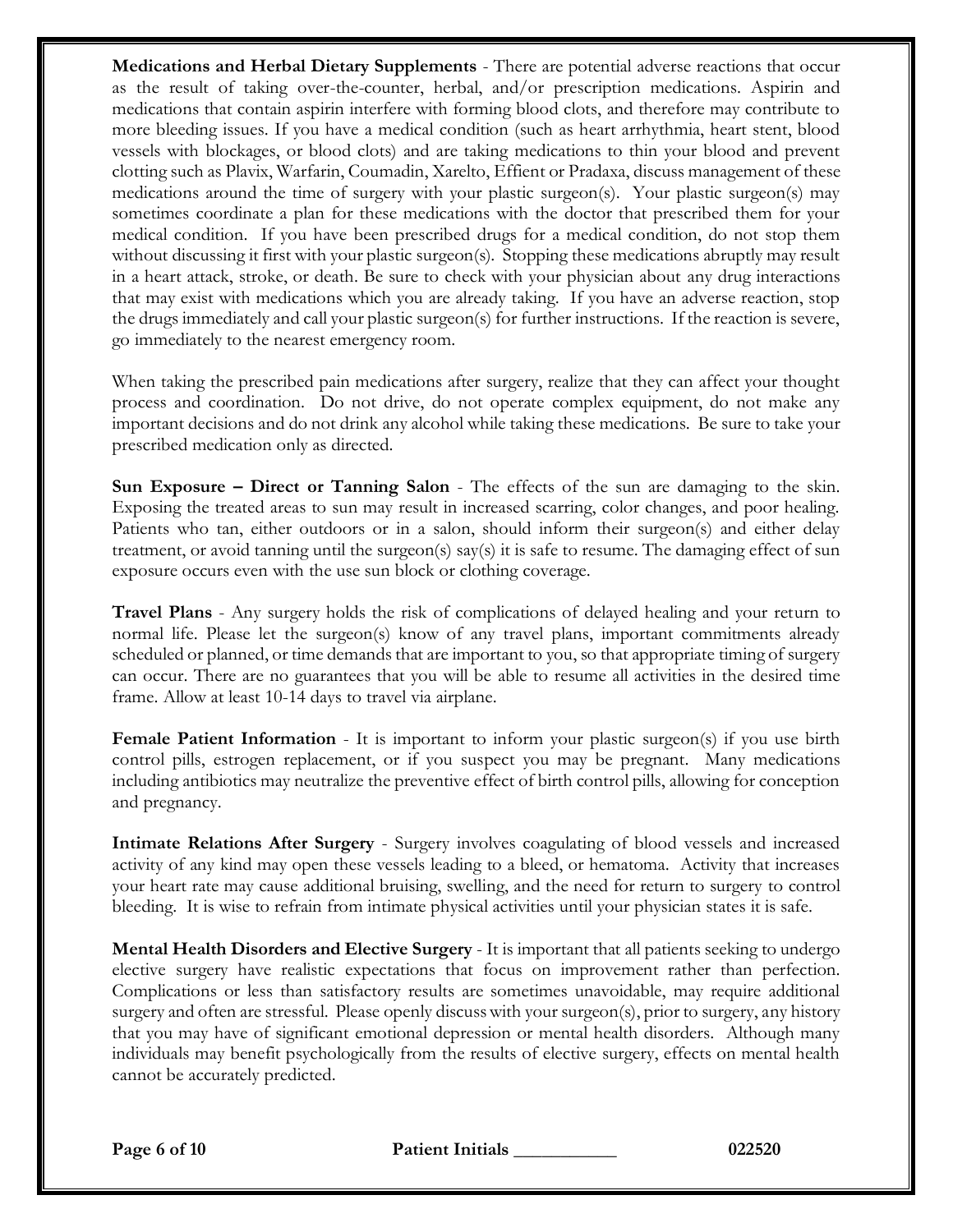**Smoking, Second-Hand Smoke Exposure, Nicotine Products (Patch, Gum, Nasal Spray)** - Patients who are currently smoking or use tobacco or nicotine products (patch, gum, or nasal spray) are at a greater risk for significant surgical complications of skin loss and delayed healing and additional scarring. Individuals exposed to second-hand smoke are also at potential risk for similar complications attributable to nicotine exposure. Additionally, smoking may have a significant negative effect on anesthesia and recovery from anesthesia, with coughing possibly increasing bleeding risk. Individuals who are not exposed to tobacco smoke or nicotine-containing products have a significantly lower risk of these type of complications. Please indicate your current status regarding these items below**:**

**\_\_\_**I am a non-smoker and do not use nicotine products. I understand the potential risk of secondhand smoke exposure causing surgical complications.

**\_\_\_**I am a smoker or use tobacco / nicotine products. I understand the risk of surgical complications due to smoking or use of nicotine products.

**\_\_\_**I have smoked and stopped approximately \_\_\_\_\_\_\_\_\_ ago. I understand I may still have the effects and therefore risks from smoking in my system, if not enough time has lapsed.

\_\_\_ I have been advised to stop smoking immediately and have been informed of the risks, benefits, expectations and alternatives to my surgery if I continue smoking.

It is important to refrain from smoking at least 6 weeks before surgery and until your physician states it is safe to return, if desired. I acknowledge that I will inform my physician if I continue to smoke within this time frame, and understand that for my safety, the surgery, if possible, may be delayed or cancelled.

Smoking may have such a negative effect on your surgery that a urine or blood test just before surgery may be done which will prove the presence of Nicotine. If positive, your surgery may be cancelled and your surgery, scheduling fee, and other prepaid amounts may be forfeited. Honestly disclose smoking to your surgeon(s).

**Sleep Apnea / CPAP** - Individuals who have breathing disorders such as "Obstructive Sleep Apnea" and who may rely upon CPAP devices (continuous positive airway pressure) or utilize nighttime oxygen are advised that they are at a substantive risk for respiratory arrest and death when they take narcotic pain medications following surgery. This is an important consideration when evaluating the safety of surgical procedures in terms of very serious complications, including death, that relate to preexisting medical conditions. Surgery may be considered only with monitoring afterwards in a hospital setting in order to reduce risk of potential respiratory complications and to safely manage pain following surgery.

\_\_\_ I have been tested for Sleep Apnea

\_\_\_ I have diagnosed with Sleep Apnea and/or use a CPAP

\_\_\_ I have NOT been diagnosed with Sleep Apnea and do not use a CPAP

Please consider the following symptoms of sleep apnea:

- \_\_\_ I am frequently tired upon waking and throughout the day
- \_\_\_ I have trouble staying asleep at night
- \_\_\_ I have been told that I snore or stop breathing during sleep

**Page 7 of 10 Patient Initials \_\_\_\_\_\_\_\_\_\_\_ 022520**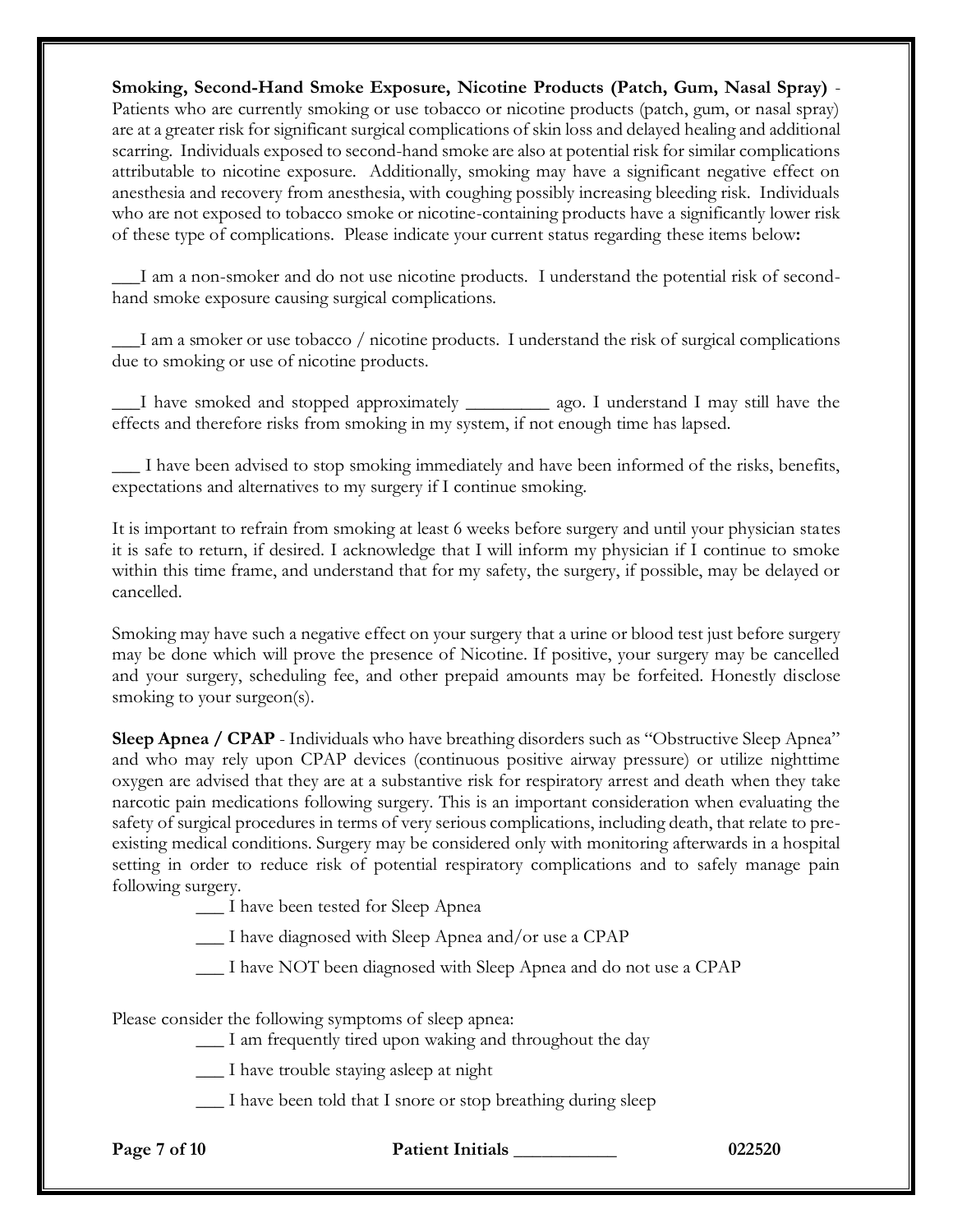- \_\_\_ I wake up throughout the night or constantly turn from side to side
- \_\_\_ I have been told that my legs or arms jerk while I'm sleeping
- \_\_\_ I make abrupt snorting noises during sleep
- \_\_\_ I feel tired or fall asleep during the day

It is important for you to inform and discuss any of the above symptoms that you have experienced with your surgeon(s).

**ADDITIONAL SURGERY (Re-Operations)** - There are many variable conditions that may influence the long-term result of surgery. It is unknown how your tissue may respond or how healing will occur after surgery. Secondary treatments or surgery may be necessary to perform additional tightening or repositioning of face and neck. Should complications occur, additional surgery or other treatments may be necessary. Even though complications occur infrequently, the risks & complications cited are associated with this surgery. Other complications and risks can occur but are less common. The practice of medicine and surgery is not an exact science. Although good results are expected, there is no guarantee or warranty expressed or implied, on the results that may be obtained. In some situations, it may not be possible to achieve optimal results with a single surgical procedure. You and your surgeon(s) will discuss the options available should additional surgery be advised. There may be additional costs and expenses for such additional procedures, including surgical fees, facility and anesthesia fees, pathology and lab testing.

**PATIENT COMPLIANCE** - Follow all physician instructions carefully; this is essential for the success of your outcome. It is important that the surgical incisions are not subjected to excessive force, swelling, abrasion, or motion during the time of healing. Personal and work activity needs to be restricted. Protective dressings should not be removed unless instructed by your plastic surgeon(s). Successful post-operative function depends on both surgery and subsequent care. Physical activity that increases your pulse or heart rate may cause bruising, swelling, fluid accumulation and the need for additional surgery. It is important that you follow all instructions, participate in follow-up care and return for aftercare to promote your recovery after surgery.

### **DISCLAIMER**

Informed consent documents are used to communicate information about the proposed treatment of a condition along with disclosure of risks and alternative forms of treatment(s). The informed consent process attempts to define principles of risk disclosure that should generally meet the needs of most patients in most circumstances.

However, informed consent documents should not be considered all-inclusive in defining other methods of care and risks encountered.

Informed consent documents are not intended to define or serve as the standard of medical care. Standards of medical care are determined based on all the facts involved in an individual case and are subject to change as scientific knowledge and technology advance and as practice patterns evolve.

**It is important that you read the above information carefully and have all your questions answered before signing the consent on the next page.**

**Page 8 of 10 Patient Initials \_\_\_\_\_\_\_\_\_\_\_ 022520**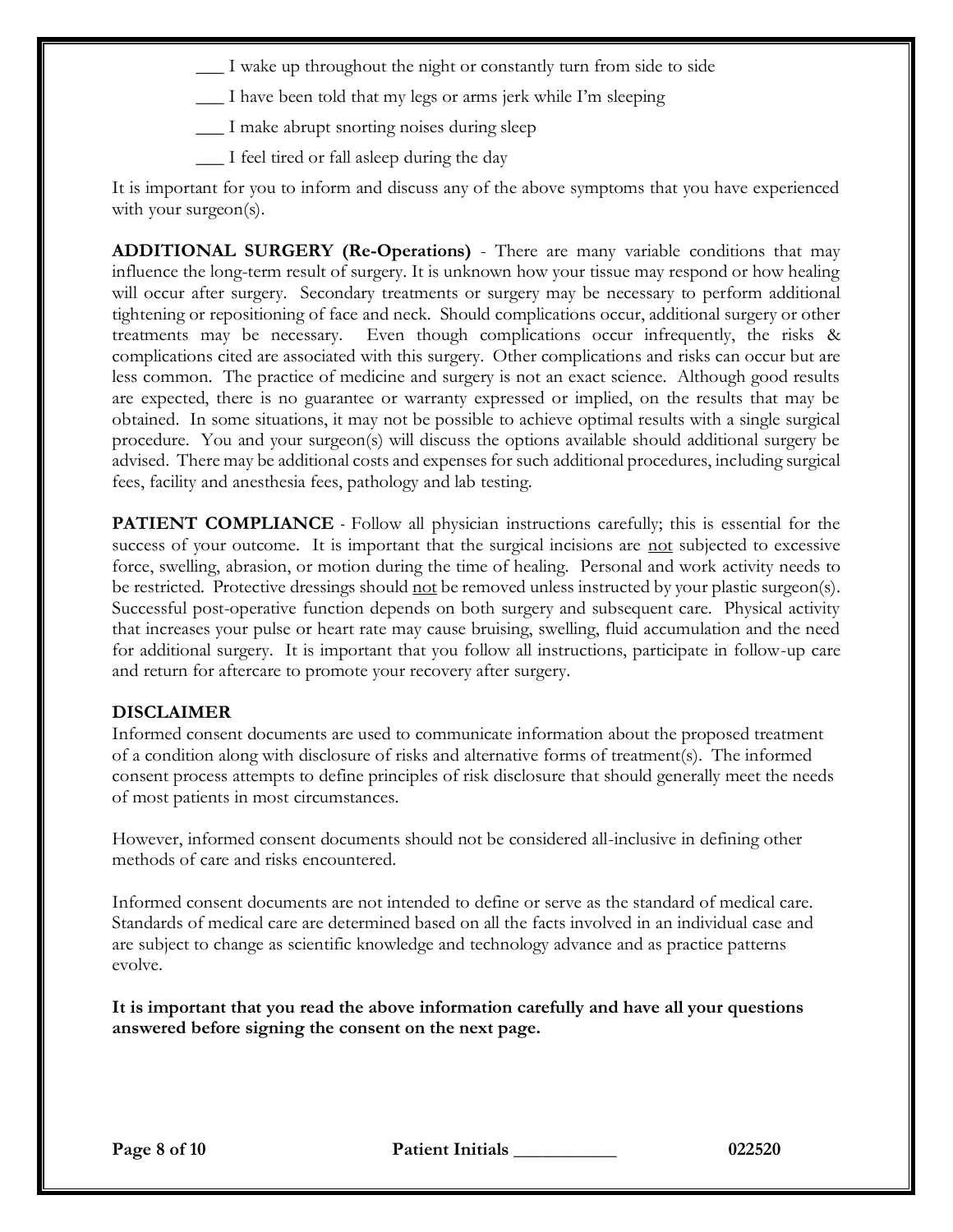# **CONSENT FOR SURGERY/ PROCEDURE OR TREATMENT**

1. I hereby authorize Dr. Karol Gutowski and/or Dr. Andrea Martin, and such assistants as may be selected, to perform the following procedure or treatment:

**MyEllevate Neck Rejuvenation (Suture Suspension Including Trampoline Platysmaplasty) with or without liposuction of the chin and neck area**

I have received the following information sheet:

# **INFORMED CONSENT for MYELLEVATE NECK REJUVENATION (SUTURE SUSPENSION INCLUDING TRAMPOLINE PLATYSMAPLASTY) WITH OR WITHOUT LIPOSUCTION OF THE CHIN AND NECK**

- 2. I recognize that during the course of the operation and medical treatment or anesthesia, unforeseen conditions may necessitate different procedures than those above. I therefore authorize the above physician(s) and assistants or designees to perform such other procedures that are in the exercise of his or her professional judgment necessary and desirable. The authority granted under this paragraph shall include all conditions that require treatment and are not known to my physician(s) at the time the procedure is begun.
- 3. I consent to the administration of such anesthetics considered necessary or advisable. I understand that all forms of anesthesia involve risk and the possibility of complications, injury, and sometimes death.
- 4. I acknowledge that no guarantee has been given by anyone as to the results that may be obtained.
- 5. I consent to the photographing, video recording of the operation(s) or procedure(s) to be performed, including appropriate portions of my body, for medical, scientific or educational purposes, provided my identity is not revealed by the pictures.
- 6. For purposes of advancing medical education, I consent to the admittance of observers to the operating room.
- 7. I consent to the disposal of any tissue, medical devices or body parts which may be removed.
- 8. I authorize the release of my Social Security number to appropriate agencies for legal reporting and medical-device registration, if applicable.
- 9. IT HAS BEEN EXPLAINED TO ME IN A WAY THAT I UNDERSTAND:
	- a. THE ABOVE TREATMENT OR PROCEDURE TO BE UNDERTAKEN
	- b. THERE MAY BE ALTERNATIVE PROCEDURES OR METHODS OF TREATMENT

c. THERE ARE RISKS TO THE PROCEDURE OR TREATMENT PROPOSED

I CONSENT TO THE TREATMENT OR PROCEDURE AND THE ABOVE LISTED ITEMS (1-9). I AM SATISFIED WITH THE EXPLANATION.

| Patient or Person Authorized to Sign for Patient |                         |        |
|--------------------------------------------------|-------------------------|--------|
| Witness                                          |                         |        |
| Date                                             | Time                    |        |
| Page 11 of 10                                    | <b>Patient Initials</b> | 021622 |